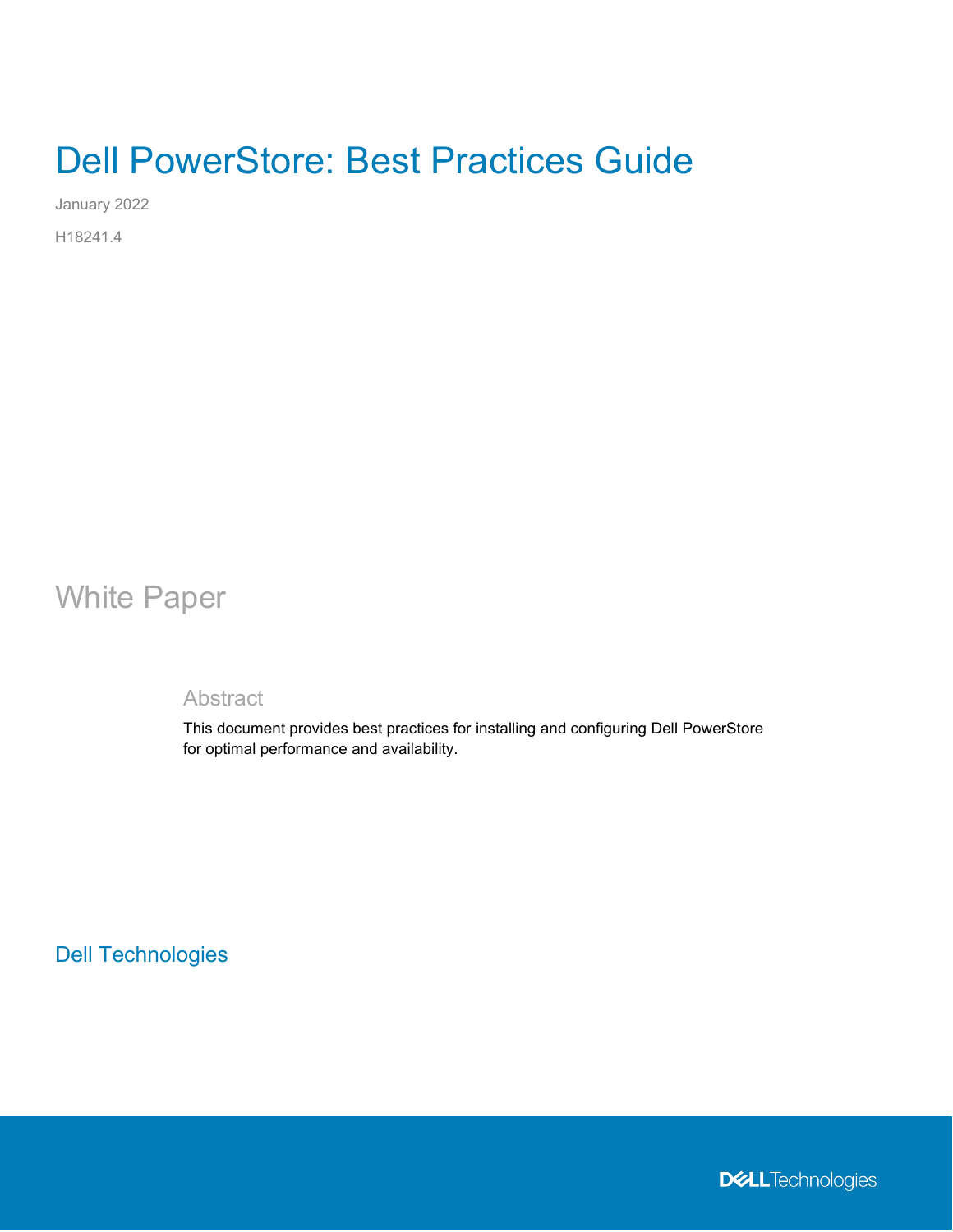#### Copyright

The information in this publication is provided as is. Dell Inc. makes no representations or warranties of any kind with respect to the information in this publication, and specifically disclaims implied warranties of merchantability or fitness for a particular purpose.

Use, copying, and distribution of any software described in this publication requires an applicable software license.

Copyright © 2020-2022 Dell Inc. or its subsidiaries. All Rights Reserved. Dell Technologies, Dell, EMC, Dell EMC and other trademarks are trademarks of Dell Inc. or its subsidiaries. Intel, the Intel logo, the Intel Inside logo and Xeon are trademarks of Intel Corporation in the U.S. and/or other countries. Other trademarks may be trademarks of their respective owners. Published in the USA January 2022 H18241.4.

Dell Inc. believes the information in this document is accurate as of its publication date. The information is subject to change without notice.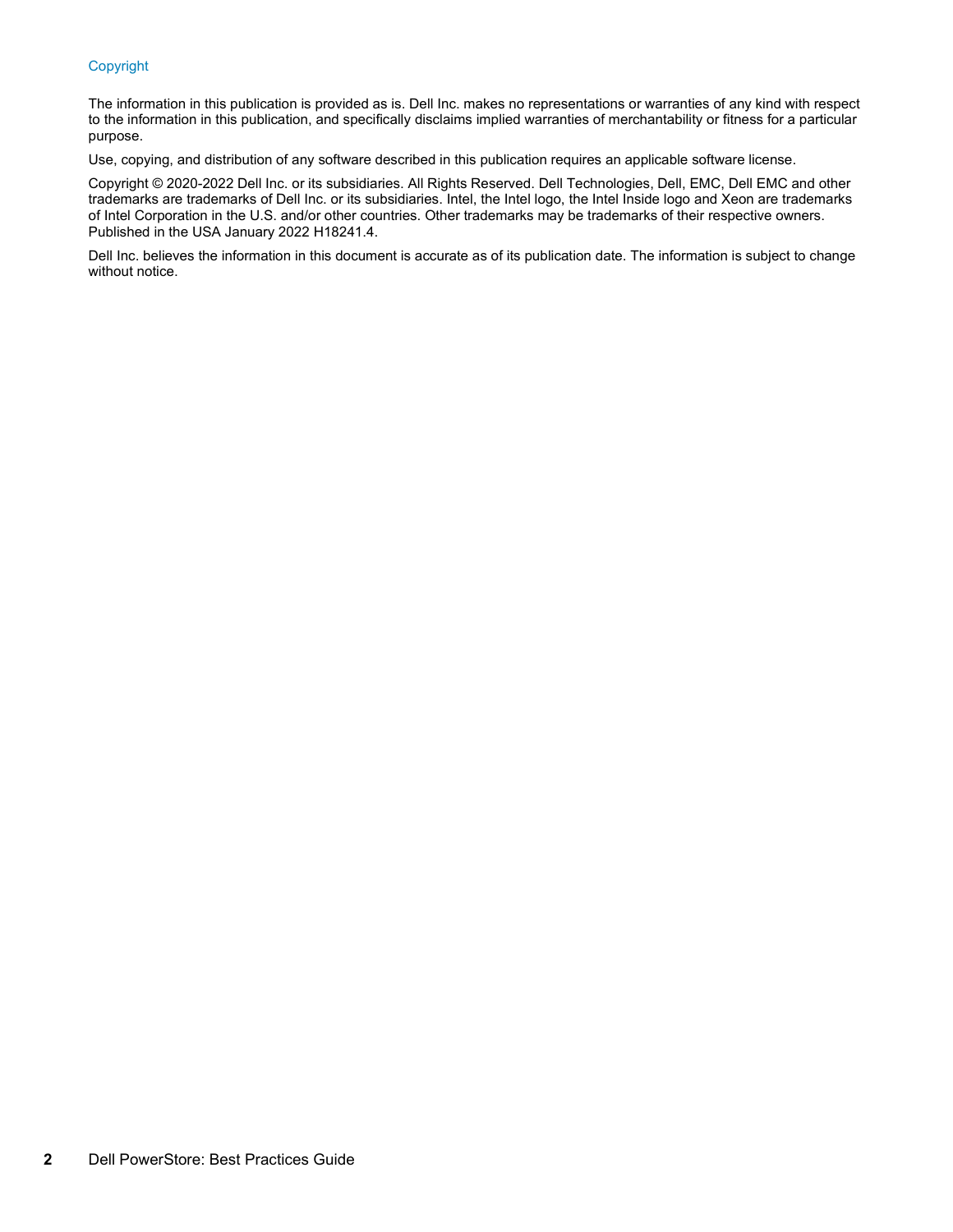## **Contents**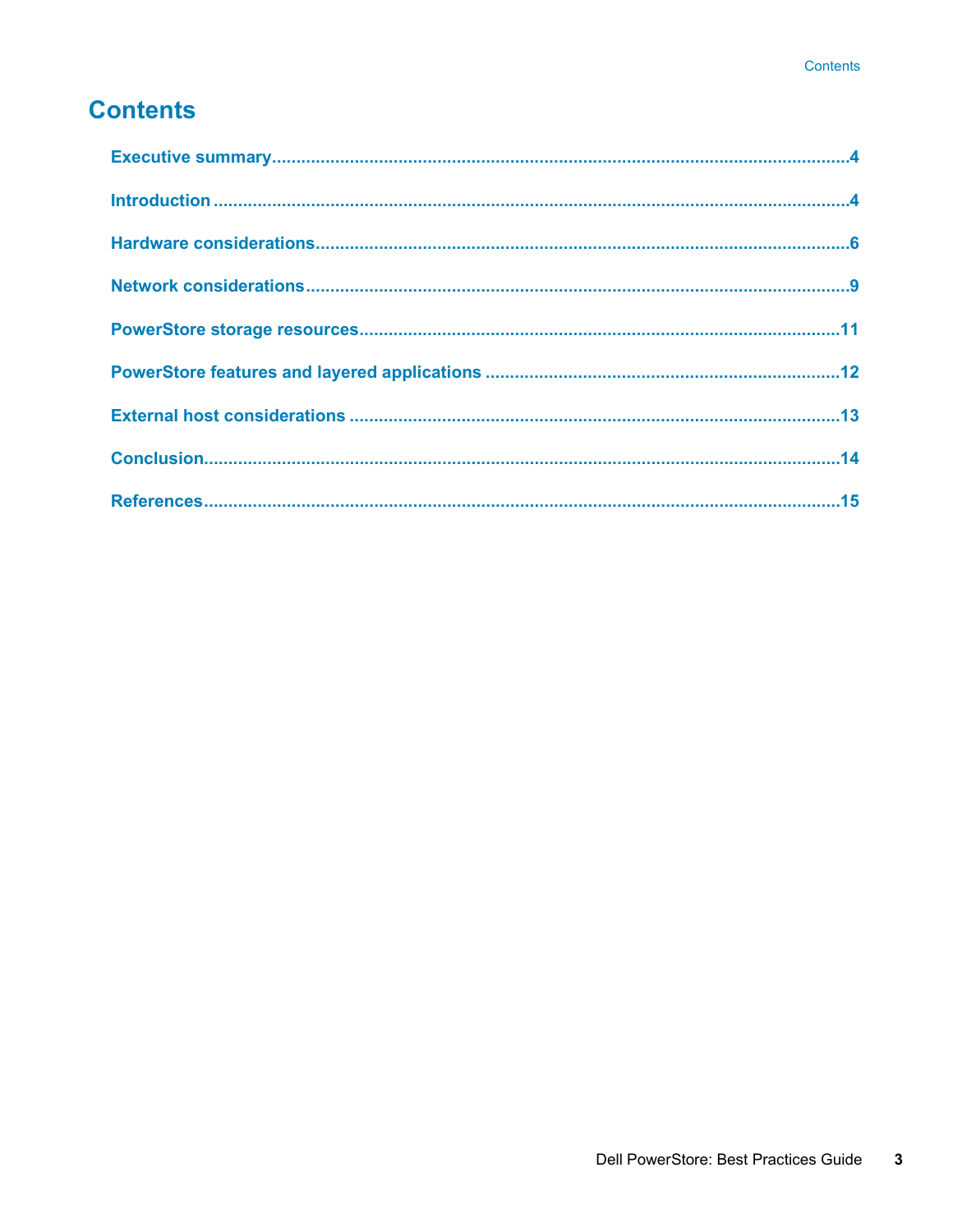## <span id="page-3-0"></span>**Executive summary**

| <b>Overview</b> | This white paper provides best practices guidance for using Dell PowerStore in a mixed- |
|-----------------|-----------------------------------------------------------------------------------------|
|                 | business environment. It focuses on optimizing system performance and availability, and |
|                 | on maximizing the usability of the automated storage features.                          |

These guidelines are intended to cover most use cases. They are recommended by Dell Technologies but are not strictly required. Some exception cases are addressed in this white paper. Less common edge cases are not covered by these general guidelines and are addressed in use case specific white papers.

For questions about the applicability of these guidelines in a specific environment, contact your Dell Technologies representative to discuss the recommendations.

This document is intended for IT administrators, storage architects, partners, and Dell Technologies employees. This audience also includes any individuals who may evaluate, acquire, manage, operate, or design a Dell networked storage environment using PowerStore systems. **Audience**

| <b>Revisions</b> | <b>Date</b>    | <b>Description</b>                        |
|------------------|----------------|-------------------------------------------|
|                  | April 2020     | Initial release: PowerStoreOS 1.0         |
|                  | June 2020      | Terminology updates                       |
|                  | September 2020 | Terminology updates                       |
|                  | June 2021      | PowerStoreOS 2.0 updates                  |
|                  | January 2022   | PowerStoreOS 2.1 updates; template update |

## <span id="page-3-1"></span>**Introduction**

| <b>Document</b><br>purpose    | This document introduces specific configuration recommendations that enable optimal<br>performance from PowerStore.                                                                                                                                                                                                                                                                                                   |
|-------------------------------|-----------------------------------------------------------------------------------------------------------------------------------------------------------------------------------------------------------------------------------------------------------------------------------------------------------------------------------------------------------------------------------------------------------------------|
| <b>PowerStore</b><br>overview | PowerStore achieves new levels of operational simplicity and agility. It uses a container-<br>based microservices architecture, advanced storage technologies, and integrated<br>machine learning to unlock the power of your data. PowerStore is a versatile platform with<br>a performance-centric design that delivers multidimensional scale, always-on data<br>reduction, and support for next-generation media. |
|                               | PowerStore brings the simplicity of public cloud to on-premises infrastructure, streamlining<br>operations with an integrated machine-learning engine and seamless automation. It also<br>offers predictive analytics to easily monitor, analyze, and troubleshoot the environment.<br>PowerStore is highly adaptable, providing the flexibility to host specialized workloads                                        |

PowerStore is highly adaptable, providing the flexibility to host specialized workloads directly on the appliance and modernize infrastructure without disruption. It also offers investment protection through flexible payment solutions and data-in-place upgrades.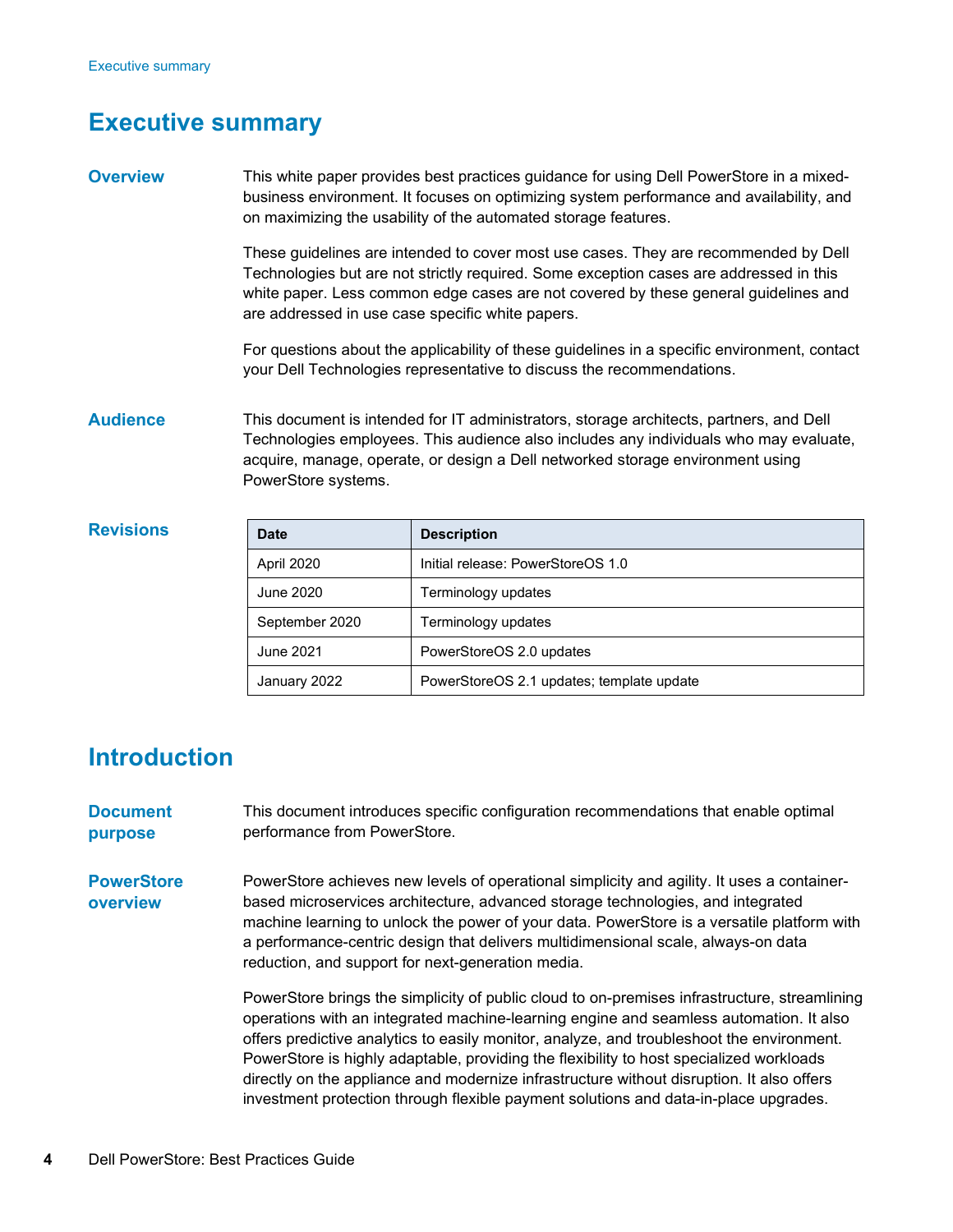## **Terminology**

The following table provides definitions for some of the terms that are used in this document.

**Table 1. Terminology** 

| <b>Term</b>                              | <b>Definition</b>                                                                                                                                                                                                                                                                                                                                                                                              |
|------------------------------------------|----------------------------------------------------------------------------------------------------------------------------------------------------------------------------------------------------------------------------------------------------------------------------------------------------------------------------------------------------------------------------------------------------------------|
| Appliance                                | A solution containing a base enclosure and any attached<br>expansion shelves. The size of an appliance could be only the<br>base enclosure or the base enclosure plus expansion shelves.                                                                                                                                                                                                                       |
| Base enclosure                           | Refers to the enclosure that contains both nodes (node A and<br>node B) and 25 NVMe drive slots.                                                                                                                                                                                                                                                                                                               |
| Cluster                                  | One or more appliances in a single grouping and management<br>interface. Clusters are expandable by adding more appliances<br>to the existing cluster, up to the allowed amount for a cluster.                                                                                                                                                                                                                 |
| Embedded module                          | Connectivity card in the PowerStore node that provides ports<br>for Ethernet connections, and various service and<br>management ports.                                                                                                                                                                                                                                                                         |
| Expansion enclosure                      | Enclosures that can be attached to a base enclosure to<br>provide additional storage in the form of SAS drives.                                                                                                                                                                                                                                                                                                |
| <b>Fibre Channel</b>                     | A protocol used to perform NVMe or SCSI commands over a<br>Fibre Channel (FC) network.                                                                                                                                                                                                                                                                                                                         |
| File system                              | A storage resource that can be accessed through file-sharing<br>protocols such as SMB or NFS.                                                                                                                                                                                                                                                                                                                  |
| Internet SCSI (iSCSI)                    | Provides a mechanism for accessing block-level data storage<br>over network connections.                                                                                                                                                                                                                                                                                                                       |
| I/O module                               | Optional connectivity cards that provide additional Fibre<br>Channel or Ethernet ports.                                                                                                                                                                                                                                                                                                                        |
| <b>IOPS</b>                              | I/Os per second, a measure of transactional performance for<br>small-block workloads.                                                                                                                                                                                                                                                                                                                          |
| <b>MBPS</b>                              | Megabytes per second, a measure of bandwidth performance<br>for large-block workloads.                                                                                                                                                                                                                                                                                                                         |
| Network-attached storage<br>(NAS) server | A virtualized network-attached storage server that uses the<br>SMB, NFS, or FTP/SFTP protocols to catalog, organize, and<br>transfer files within file system shares and exports. A NAS<br>server, the basis for multi-tenancy, must be created before<br>creating file-level storage resources. A NAS server is<br>responsible for the configuration parameters on the set of file<br>systems that it serves. |
| Network File System (NFS)                | An access protocol that allows data access from Linux/UNIX<br>hosts on a network.                                                                                                                                                                                                                                                                                                                              |
| Node                                     | A storage node that provides the processing resources for<br>performing storage operations and servicing I/O between<br>storage and hosts.                                                                                                                                                                                                                                                                     |
| NVMe over Fibre Channel<br>(NVMe/FC)     | Allows hosts to access storage systems across a Fibre<br>Channel network fabric using the NVMe protocol.                                                                                                                                                                                                                                                                                                       |
| NVMe over TCP (NVMe/TCP)                 | Allows hosts to access storage systems across a TCP network<br>fabric using the NVMe protocol.                                                                                                                                                                                                                                                                                                                 |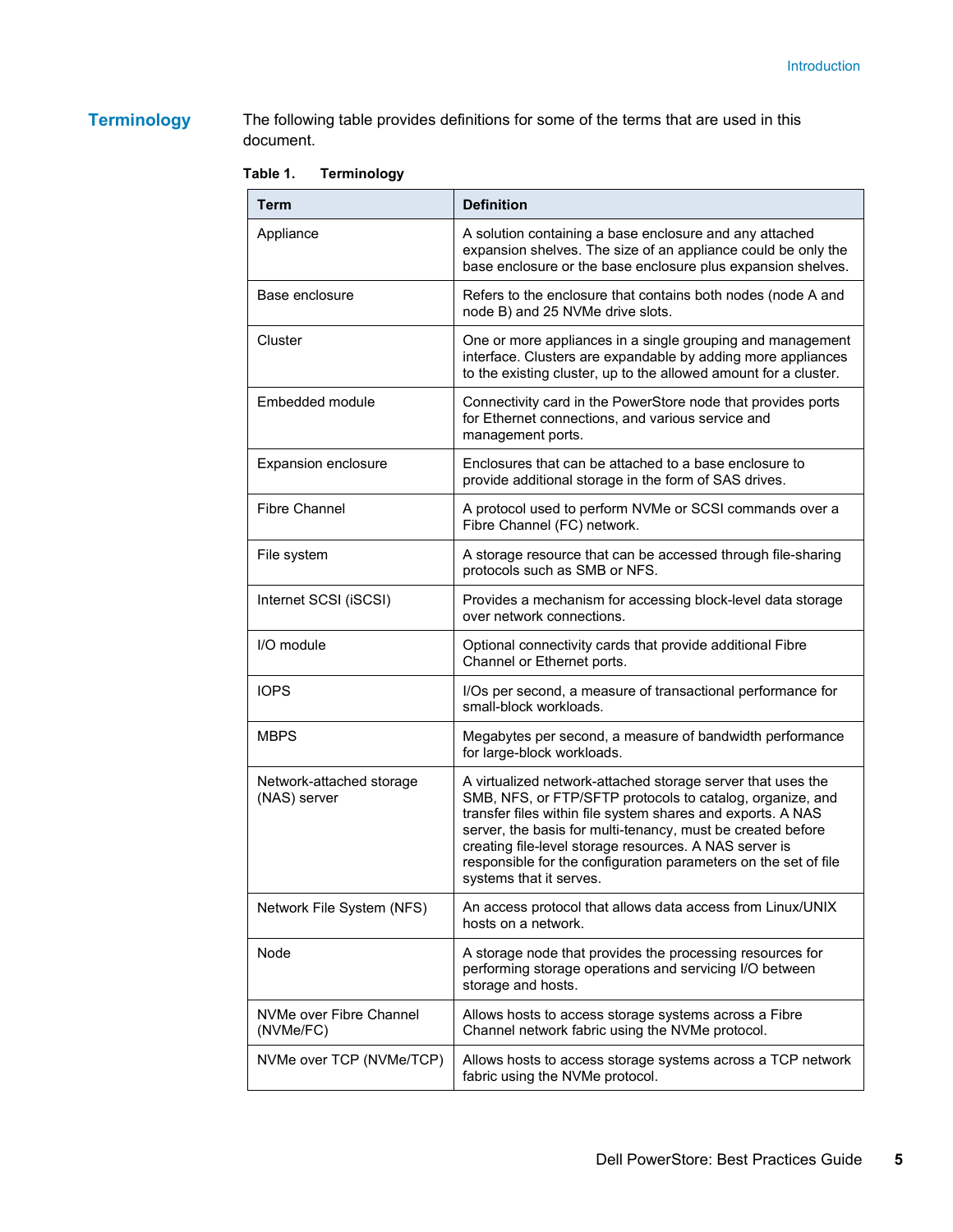| <b>Term</b>                                   | <b>Definition</b>                                                                                                                                                                                                                                                                                           |
|-----------------------------------------------|-------------------------------------------------------------------------------------------------------------------------------------------------------------------------------------------------------------------------------------------------------------------------------------------------------------|
| PowerStore Command Line<br>Interface (PSTCLI) | An interface that allows a user to perform tasks on the storage<br>system by typing commands instead of using the user interface<br>$(UI)$ .                                                                                                                                                                |
| PowerStore T model                            | Container-based storage system that is running on purpose-<br>built hardware. This storage system supports unified (block<br>and file) workloads or block optimized workloads.                                                                                                                              |
| PowerStore X model                            | Container-based storage system that is running inside a virtual<br>machine that is deployed on a VMware hypervisor. In addition<br>to the block optimized workloads that this storage system<br>offers, it also allows users to deploy applications directly on the<br>array, through AppsON functionality. |
| Server Message Block (SMB)                    | An access protocol that allows remote file data access from<br>clients to hosts on a network. This is typically used in Microsoft<br>Windows environments.                                                                                                                                                  |
| Snapshot                                      | A point-in-time view of data stored on a storage resource. A<br>user can recover files from a snapshot, restore a storage<br>resource from a snapshot, or provide access to a host.                                                                                                                         |
| Thin clone                                    | A read/write copy of a volume, volume group, file system, or<br>snapshot that shares blocks with the parent resource.                                                                                                                                                                                       |
| Virtual Volumes (vVols)                       | A VMware storage framework which allows VM data to be<br>stored on individual VMware vSphere Virtual Volumes (vVols).<br>This allows for data services to be applied at a VM-granularity<br>level while using Storage Policy Based Management (SPBM).                                                       |
| Volume                                        | A block-level storage device that can be shared out using a<br>protocol such as iSCSI or Fibre Channel.                                                                                                                                                                                                     |

Dell Technologies and the authors of this document welcome your feedback on this document. Contact the Dell Technologies team by [email.](mailto:tech.doc.feedback@dell.com) **We value your feedback**

**Author:** Ethan Stokes

**Contributor**: Stephen Wright

**Note**: For links to other documentation for this topic, see the [PowerStore Info Hub.](https://infohub.delltechnologies.com/t/powerstore-15)

## <span id="page-5-0"></span>**Hardware considerations**

#### **Introduction**

At the highest level, design for optimal performance follows a few simple rules. The main principles of designing a PowerStore system for performance are:

- Distribute workloads across available resources
- Simplify the configuration
- Design for resilience
- Maintain the latest-released PowerStoreOS version

Hardware components are the foundation of any storage system. This section discusses some key hardware differences between PowerStore models that help determine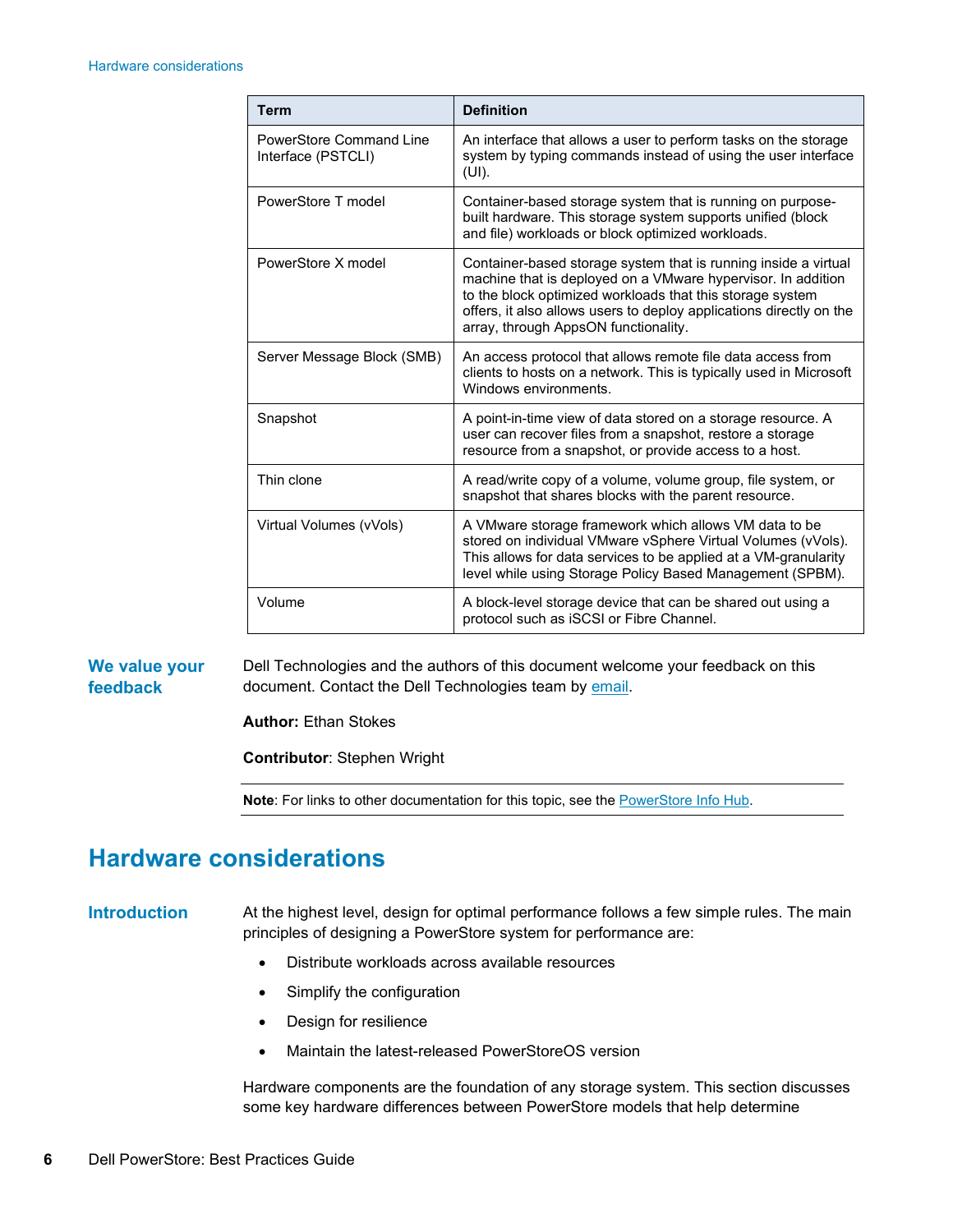performance. It also explains how different configuration options can result in different performance from the same hardware.

The PowerStore platform consists of six different models, from the PowerStore 500 model through the PowerStore 9000 model. All models use a common base enclosure and I/O modules. The models differ by CPU core count and speed, memory size, and number of NVMe NVRAM drives. These hardware differences give each model a unique performance profile. **PowerStore deployment modes**

> Besides the hardware differences between the models, PowerStore can be installed in one of three different deployment modes. Each deployment mode has different capabilities, as detailed in [Table 2.](#page-6-0) Choose the deployment mode that provides the required capabilities.

| <b>Deployment mode</b>              | <b>External</b><br>block access | <b>External file</b><br>access | <b>AppsON</b><br>functionality |
|-------------------------------------|---------------------------------|--------------------------------|--------------------------------|
| PowerStore T model: Unified         |                                 |                                |                                |
| PowerStore T model: Block optimized |                                 |                                |                                |
| PowerStore X model                  |                                 | ⋏                              |                                |

<span id="page-6-0"></span>**Table 2. PowerStore configurations**

**Note:** The PowerStore 500 is only available as a T model (either unified or block optimized).

The PowerStore system has different performance characteristics depending on deployment mode.

#### **PowerStore T models**

PowerStore T models run the PowerStoreOS directly on the hardware. PowerStore T models can be installed in a unified configuration that provides file and block access, or in a block optimized configuration that provides only block access.

#### *PowerStore T models—unified*

PowerStore T models with unified modes can provide access to block and file storage resources simultaneously. This is the default deployment mode.

#### *PowerStore T models—block optimized*

If the PowerStore T model appliance will not be used for file access, it can be installed in block optimized mode, which disables the file capabilities. This mode can increase the amount of block workload that the system can provide, because it can devote the additional CPU and memory that is no longer needed for file capabilities.

#### **PowerStore X models**

PowerStore X models run the PowerStoreOS as a virtual machine on an ESXi hypervisor. This configuration allows the PowerStore X model appliance to service external host I/O and run guest VMs directly on the PowerStore hardware. PowerStore X models reserve a portion of the CPU and memory to be used for hosting user VMs. Therefore, fewer resources are available for serving external storage. The relative performance for storage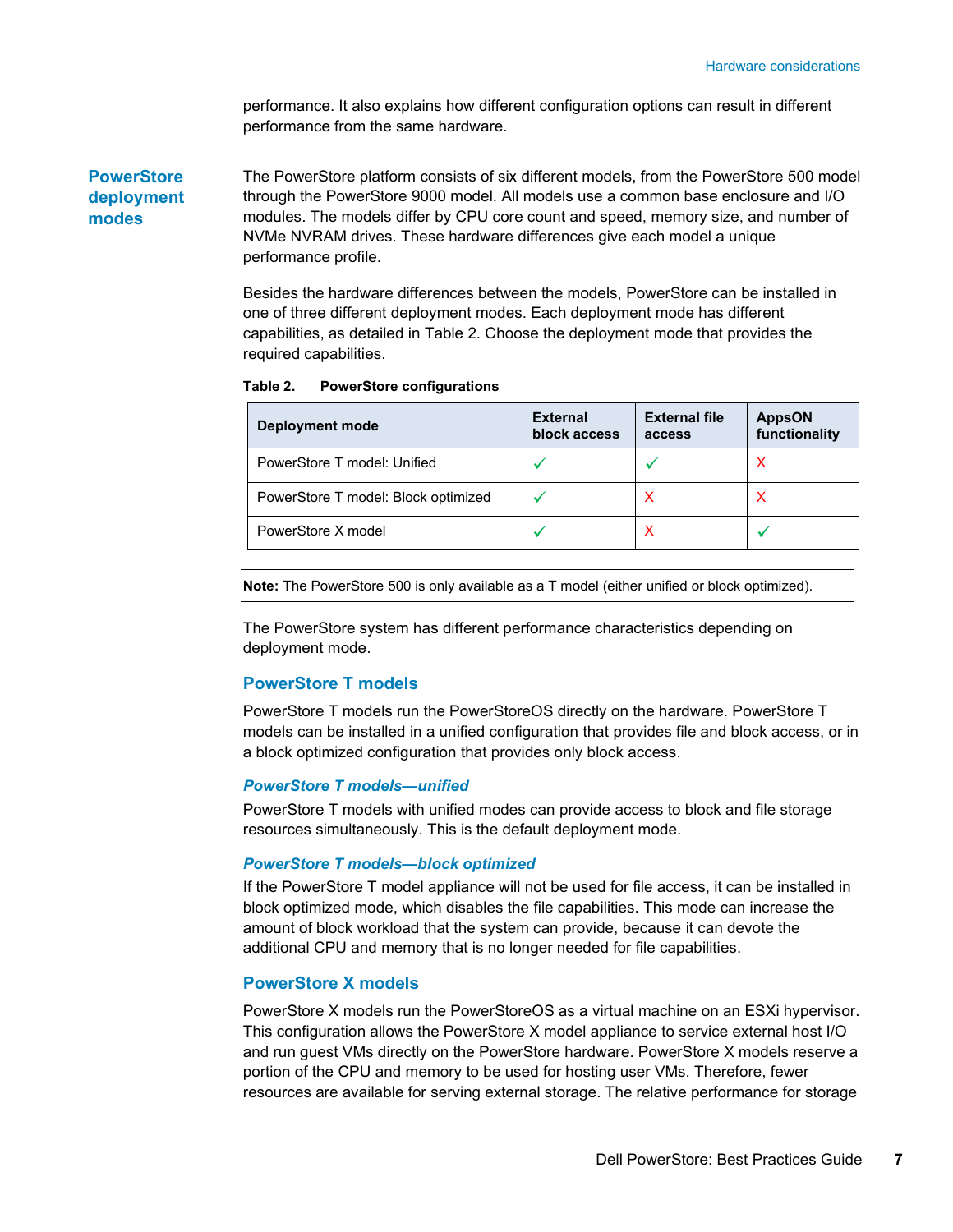from a PowerStore X model is expected to be less than that for the same PowerStore T model.

#### **Relative performance expectations**

This section compares the performance potential of the different PowerStore models when serving external workload. Performance scales based on the specific hardware complement of the model and is also impacted by the configuration type.

In general, the IOPS capability of the PowerStore models scales linearly from PowerStore 500 up to 9000 models. As mentioned previously, deployment mode also impacts performance capability. A PowerStore T model in block optimized mode can deliver more block IOPS than the same model in unified mode. A PowerStore X model has less capability for block IOPS because some of the compute resources are reserved for running VMs.

With the exception of PowerStore 500, PowerStore systems use NVMe NVRAM drives to provide persistent storage for cached write data. PowerStore 1000 and 3000 model arrays have two NVRAM drives per system, while PowerStore 5000, 7000, and 9000 model arrays have four NVRAM drives per system. The extra drives mean that these systems can provide higher MBPS for large-block write workloads.

#### **PowerStore cluster**

PowerStore systems can be clustered. A PowerStore cluster combines multiple PowerStore appliances into a single grouping that is managed as a single storage system. A PowerStore cluster delivers aggregate performance from all appliances in the cluster, but a single volume is serviced by only one appliance at any given time. While not required, it is recommended that all appliances in a cluster be of the same model and have similar physical capacities to provide consistent performance across the cluster. A cluster must contain only Power Store T appliances, or only PowerStore X appliances; they cannot be mixed within a single cluster.

Volumes can be migrated between appliances in a cluster. It is recommended that any host that is connected to a PowerStore cluster has equivalent connectivity to all appliances in the cluster. All appliances in a cluster should be physically located in the same data center and must be connected to the same LAN.

Clustering is applicable to block storage resources only. While a PowerStore T model in Unified mode can serve as the cluster's primary appliance, the file resources cannot migrate to a different appliance. When deploying multiple appliances for file access, plan to have multiple clusters.

#### **Drive configuration**

PowerStore can be configured with NVMe solid state device (SSD) or NVMe storage class memory (SCM) drives for user data. SSD-based systems (except for PowerStore 500) can also be expanded with SAS SSD drives to increase the amount of available storage capacity. It is recommended that all drives within a PowerStore system be the same size, which can maximize the usable capacity from each drive.

PowerStore Dynamic Resiliency Engine (DRE) is used to manage the drives in the system. All drives are automatically used to provide storage capacity. DRE groups the drives into resiliency sets to protect against drive failure. User configuration of the drives is not necessary, and dedicated hot spare drives are not required in PowerStore. Spare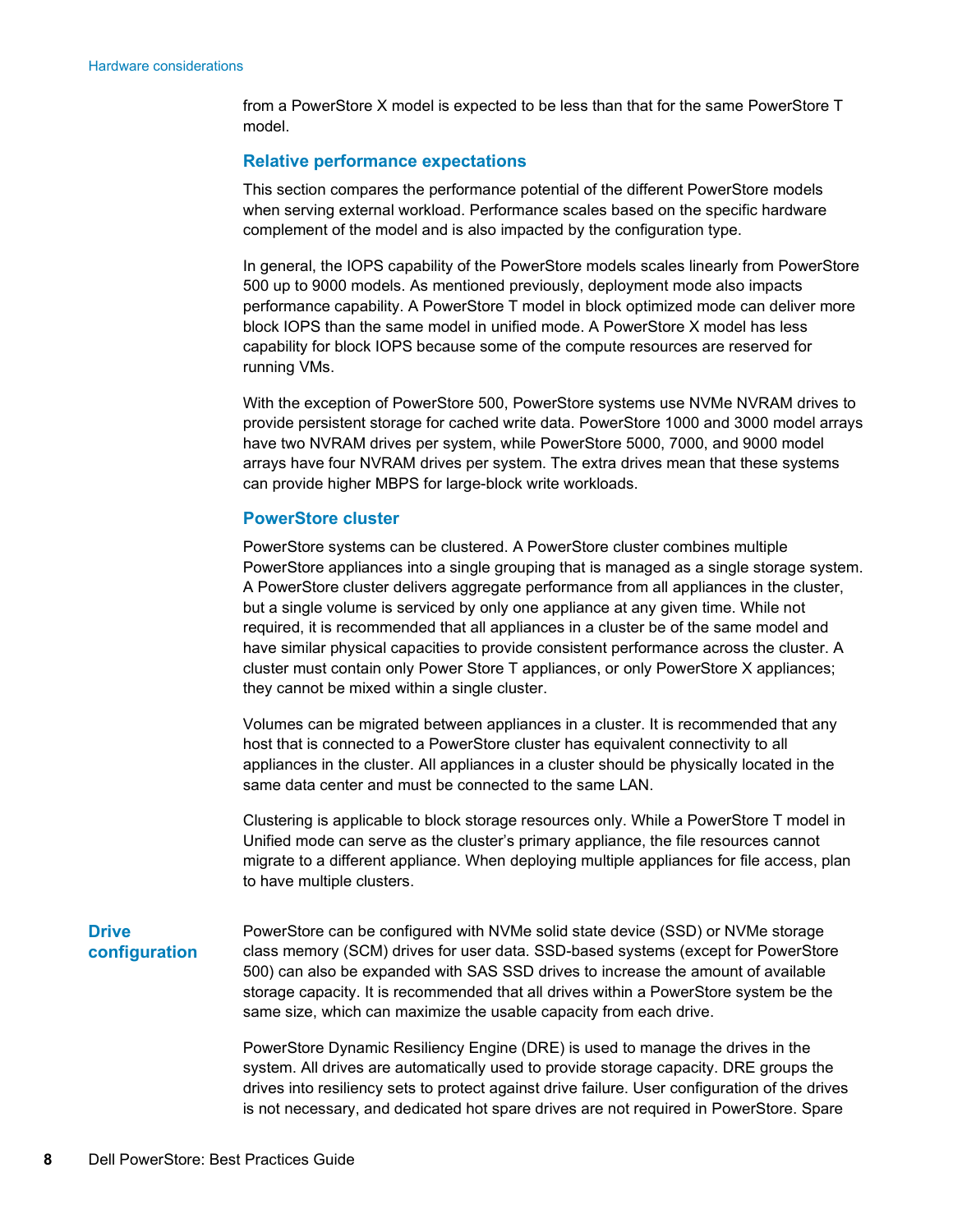space for rebuilds is automatically distributed across all drives within each resiliency set. This configuration provides better resource utilization and enables faster rebuilds in case of a drive failure.

At initial installation of the PowerStore system, DRE can be configured with either single or double drive failure tolerance. To provide the greatest usable capacity from the same number of drives, it is recommended to initially install PowerStore with a minimum of ten drives for single drive failure tolerance, or nineteen drives for double drive failure tolerance.

#### **SCM drives**

PowerStore can utilize SCM drives either by having only SCM drives installed in the system, or, with PowerStoreOS 2.0, by mixing SCM and SSD drives.

Systems with all SCM drives are recommended for small-block workloads that require the absolute lowest latencies. A system with all SCM drives will place both data and metadata on the SCM drives.

Systems with mixed SSD and SCM drives will use the SCM drives for metadata acceleration; the SCM drives will store metadata for faster lookups. This can reduce latency on read operations in systems with large physical capacities. When mixing SCM and SSDs, it is recommended to have at least 5% of the system physical capacity be SCM.

## <span id="page-8-0"></span>**Network considerations**

External hosts send and receive data from PowerStore through Fibre Channel, Ethernet, or both networks. These networks play a large role in determining the performance potential of PowerStore. This section discusses considerations for the external network, and for the PowerStore network ports. **Introduction**

Host networking recommendations are covered in [External host considerations.](#page-12-0)

It is recommended to use redundant switch hardware between the PowerStore system **performance and** and external clients. For more details about configuring a redundant network, see the document *PowerStore Host Configuration Guide* on [Dell.com/powerstoredocs.](https://www.dell.com/powerstoredocs) **General network high availability**

#### **Fibre Channel fabrics**

For Fibre Channel connectivity, configure dual redundant fabrics, with each PowerStore node and each external host having connectivity on each of the fabrics. Minimize the number of hops between host and PowerStore.

For performance, load balancing, and redundancy, each host should have at least two paths to each PowerStore node (four ports per PowerStore appliance). It is recommended that a host have no more than eight paths per volume.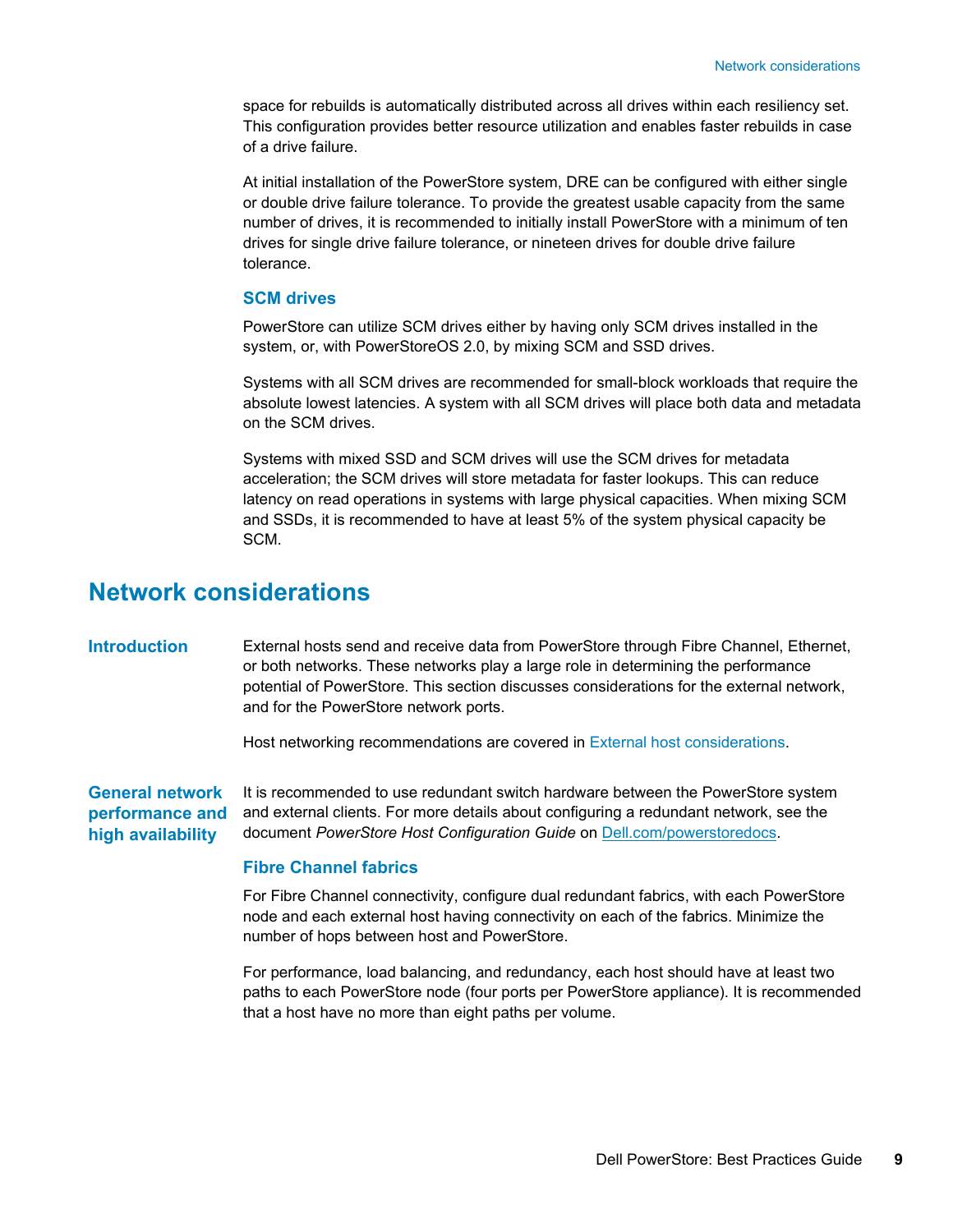#### **Ethernet networks**

For Ethernet connectivity, use multiple switches that are connected with Virtual Link Trunking interconnect (VLTi) and Link Aggregation Control Protocol (LACP) or equivalent technologies. Each PowerStore node should have connectivity to all linked switches.

For PowerStore T models, the first two ports of the embedded module 4-port card on each PowerStore node are bonded together within the PowerStoreOS. For highest performance and availability from these ports, it is recommended also to configure link aggregation across the corresponding switch ports. LACP is not applicable to PowerStore X models.

When using Ethernet for block access to PowerStore volumes (by means of iSCSI and/or NVMe over TCP), each host should have at least two paths to each PowerStore node (four paths per PowerStore appliance). It is recommended that a host have no more than eight active paths per volume.

#### **PowerStore front-end ports**

PowerStore supports Ethernet connectivity through ports on the embedded module, and on optional I/O modules. PowerStore supports Fibre Channel connectivity through ports on optional I/O modules.

#### **PowerStore Fibre Channel ports**

PowerStore Fibre Channel ports support speeds for 32 Gb/s, 16 Gb/s, 8 Gb/s, and 4 Gb/s. This speed depends on the SFP used and the switchport or HBA that is connected. Because higher speeds allow for greater MBPS and IOPS capabilities, it is recommended to use the highest speed supported by the environment.

Fibre Channel ports are available on I/O modules that are inserted into I/O module slots on the nodes. The Fibre Channel I/O module is 16-lane PCIe Gen3. I/O module slot 0 is also 16-lane, while I/O module slot 1 is 8-lane. When a Fibre Channel I/O module is being installed, it is recommended always to use I/O module slot 0 first. If Fibre Channel I/O modules are installed in both I/O module slots, it is recommended to cable the ports in I/O module slot 0 first, due to the PCIe difference. The PCIe lanes in I/O module slot 1 are only a limiting factor for total MBPS, and only when all four ports on the Fibre Channel I/O module are operating at 32 Gb/s.

#### *NVMe over Fibre Channel*

The NVMe over Fibre Channel (NVMe/FC) protocol provides connectivity using the same Fibre Channel ports but can decrease the transport latency between PowerStore and the host. Note that all parts of the network, including switches and HBAs, must also support the NVMe over Fibre Channel protocol, and must run at 32Gb/s, with the exception of switches which can be 16Gb/s or 32Gb/s.

#### **PowerStore Ethernet ports**

PowerStore optical Ethernet ports support speeds of up to 25 Gb/s, based on the SFP that is used. Copper Ethernet ports support speeds of up to 10 Gb/s. Because higher speeds allow for greater MBPS and IOPS capabilities, it is recommended to use the highest speed supported by your environment.

Jumbo frames (MTU 9000) is recommended for increased network efficiency. Jumbo frames must be supported on all parts of the network between PowerStore and the host.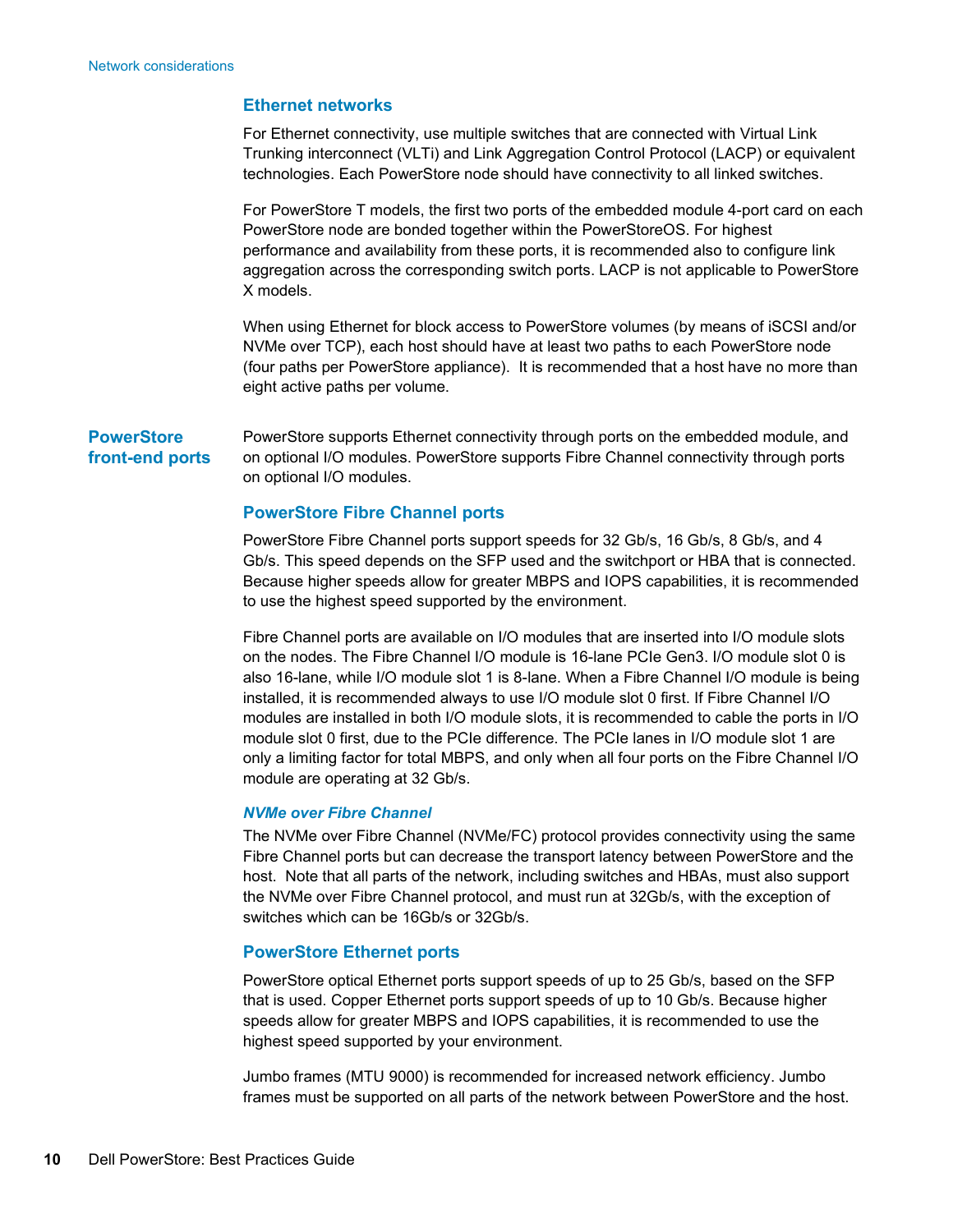#### *Ethernet ports for iSCSI*

Map additional Ethernet ports for iSCSI to increase system MBPS capabilities. Enable Jumbo frames for iSCSI by setting the Cluster MTU to 9000, and setting the storage network MTU to 9000.

The embedded module 4-port card and the optional network I/O modules are 8-lane PCIe Gen3. When more than two 25 GbE ports are used, these cards are oversubscribed for MBPS. To maximize MBPS scaling in the system, consider cabling and mapping the first two ports of all cards in the system first. Then, cable and map other ports as needed.

When PowerStore T models that are in unified mode are used for both iSCSI and file access, it is recommended to reserve the bonded ports for only file access. It is also recommended to log in host iSCSI initiators to iSCSI targets on the other mapped ports.

#### *Ethernet ports for NVMe over TCP*

The NVMe over TCP (NVMe/TCP) protocol provides connectivity using the same physical Ethernet ports as iSCSI. NVMe/TCP can be enabled on the same Storage Network as iSCSI, or different Storage Networks can be created to isolate iSCSI and NVMe/TCP traffic.

The embedded module 4-port card and the optional network I/O modules are 8-lane PCIe Gen3. When more than two 25 GbE ports are used, these cards are oversubscribed for MBPS. To maximize MBPS scaling in the system, consider cabling and mapping the first two ports of all cards in the system first. Then, cable and map other ports as needed.

When PowerStore T models that are in unified mode are used for both NVMe/TCP and file access, it is recommended to reserve the bonded ports for only file access. It is also recommended to log in the host NVMe/TCP NQN to NVMe/TCP targets on the other mapped ports.

#### *Ethernet ports for NAS*

PowerStore NAS servers create their network interfaces on the two bonded ports on the embedded module 4-port card. For highest performance and availability from these ports, it is recommended to configure link aggregation across the corresponding switch ports. Enable Jumbo frames for NAS by setting the cluster MTU to 9000.

If the PowerStore is also providing block access through iSCSI, it is recommended to reserve the bonded ports for file access only and map other physical network ports for iSCSI; logout iSCSI hosts from the initiators on the bonded ports. If both file and replication are used, tag other ports for replication to avoid contention with file traffic on the bonded ports.

### <span id="page-10-0"></span>**PowerStore storage resources**

PowerStore allows access to block, file, or both storage types. This section provides recommendations for the different types of storage resources. **Introduction**

Block storage resources are accessed through Fibre Channel, NVMe over Fibre Channel iSCSI, or NVMe over TCP protocols. A host should only access a block resource using **Block storage resources**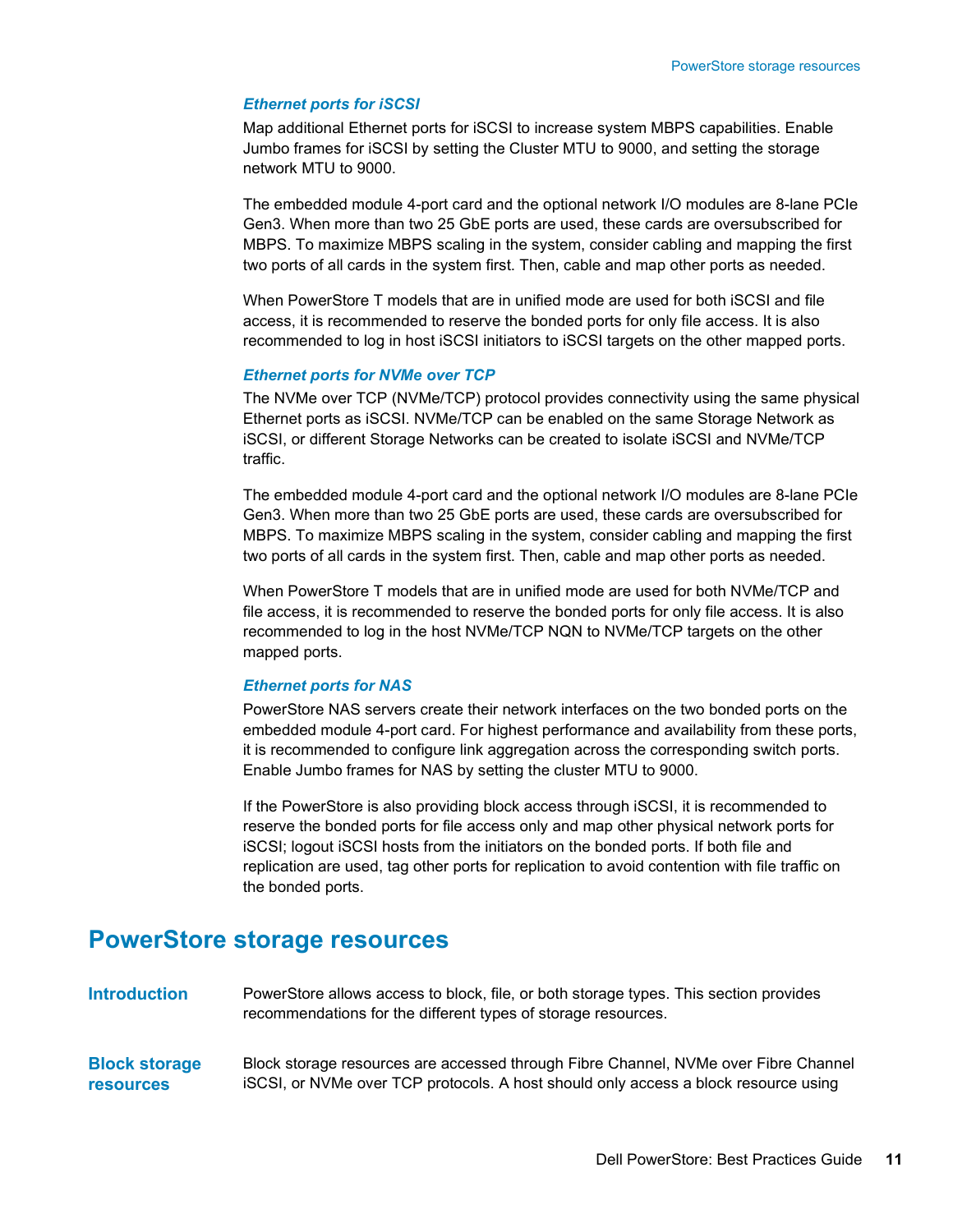one of these protocols. It is not recommended for the same host to access the same block resource using more than one protocol.

#### **Appliance balance for block workloads**

PowerStore block storage resources are accessed using ALUA/ANA active/optimized or active/non-optimized paths between the host and the two nodes within the PowerStore appliance. I/O is normally sent on an active/optimized path. PowerStore automatically chooses one of the nodes for the active/optimized path, when the volume is mapped to the host, to maintain a balanced workload across the nodes. This characteristic is called **node affinity** and can be viewed and modified with PSTCLI or REST. These changes take effect immediately and are nondisruptive if the host is correctly configured for multipathing.

#### *Dynamic Node Affinity*

Introduced in PowerStoreOS 2.1, the node affinity of block storage resources will be dynamically rebalanced between nodes in an effort to maintain relatively consistent utilization, latency, and performance between both nodes of an appliance. This feature is only available to block storage resources that have not had the node affinity manually set by means of PSTCLI or REST. If the node affinity was manually set, the volume must be unmapped and then remapped to the host, which will reset the affinity to the system selected. This impacts multipathing only; the system does not need to trespass any volume between nodes.

#### **Performance policy**

All block storage resources in a PowerStore system have a defined performance policy. By default, this policy is set to Medium. The performance policy does not have any impact on system behavior unless some volumes have been set to Low Performance Policy, and other volumes are set to Medium or High. During times of system resource contention, PowerStore devotes fewer compute resources to volumes with Low Performance Policy. Reserve the Low policy for volumes that have less-critical performance needs.

#### **File storage resources**

File storage resources are accessed through NAS protocols, such as NFS and SMB. A NAS server can provide access to a file system using all NAS protocols simultaneously, if configured for multiprotocol access.

#### **Appliance balance for file workloads**

A single NAS server uses compute resources from only one node of the appliance. It is recommended to create at least two NAS servers (one on each node) so that resources from both nodes contribute to file performance.

NAS servers can be manually moved from one node to the other. This action can be done to balance the workload if one node is busier than the other. All file systems that are served by a given NAS server move with the NAS server to the other node.

## <span id="page-11-0"></span>**PowerStore features and layered applications**

**Introduction**

This section discusses the features and layered applications available with PowerStoreOS.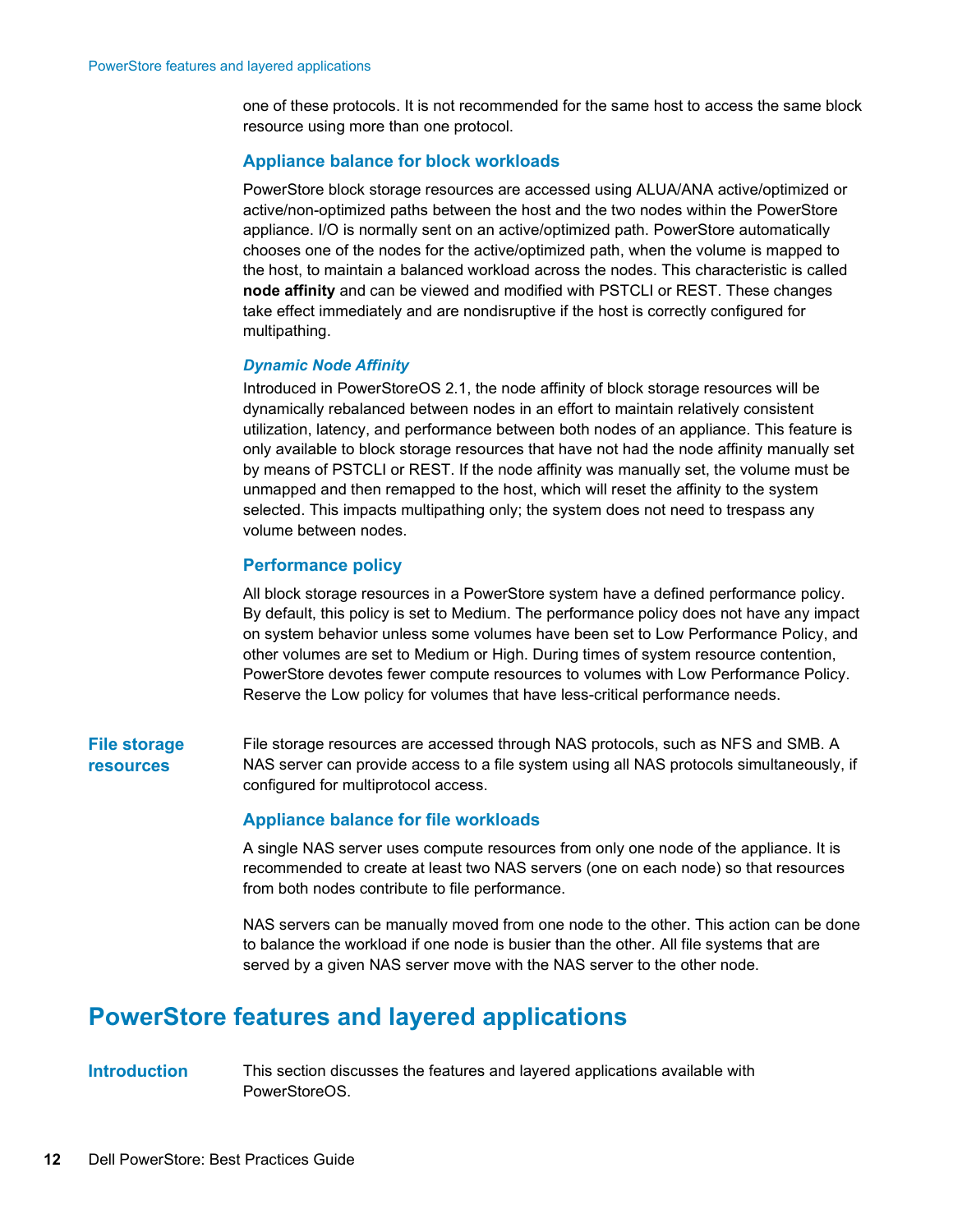| <b>Data reduction</b>                                               | PowerStore provides data-reduction capabilities such as zero-detect, compression, and<br>deduplication. Data reduction is integrated into the PowerStore architecture and is always<br>active. During periods of high write activity, PowerStore may defer the deduplication of<br>data, and devote those resources to servicing the client workload. During periods of low<br>activity, PowerStore will use excess resources to re-examine any data written during<br>these periods for duplicates, to regain any space savings that were not initially realized.                                                                                                   |
|---------------------------------------------------------------------|----------------------------------------------------------------------------------------------------------------------------------------------------------------------------------------------------------------------------------------------------------------------------------------------------------------------------------------------------------------------------------------------------------------------------------------------------------------------------------------------------------------------------------------------------------------------------------------------------------------------------------------------------------------------|
| <b>Snapshots and</b><br>thin clones                                 | All storage resources in PowerStore are thinly provisioned and space efficient, including<br>snapshots and thin clones. Creation of a snapshot or thin clone requires only a quick<br>duplication of pointers. After this action, they behave as independent storage resources<br>and do not impact the performance of the source resource.                                                                                                                                                                                                                                                                                                                          |
| <b>AppsON</b><br>functionality for<br><b>PowerStore X</b><br>models | When PowerStore X models are used with AppsON (hosting VMs on PowerStore), other<br>configuration settings are recommended to provide optimal performance. These<br>configurations include creating additional internal iSCSI targets, increasing internal iSCSI<br>queue depths, and enabling Jumbo frames. These changes can be applied as part of the<br>Initial Configuration Wizard, or manually. These changes should be applied before<br>provisioning any storage resources. For detailed configuration steps, see the<br>KnowledgeBase article <b>HOW17288</b> or the document <i>PowerStore: Virtualization</i><br>Integration on the PowerStore Info Hub. |
| <b>Cluster</b><br>migrations                                        | Block storage resources that are migrating between appliances in a cluster may see<br>impacted performance from the migration activity. It is recommended to run migrations at<br>a time when the resource is less busy.                                                                                                                                                                                                                                                                                                                                                                                                                                             |
| <b>PowerStore OS</b><br>upgrades                                    | New versions of the PowerStoreOS are applied using a nondisruptive upgrade process.<br>Because half of the system hardware resources are unavailable during parts of the<br>upgrade, it is recommended to perform upgrades during planned maintenance windows.<br>Alternately, perform upgrades when the system is less busy to minimize the impact to<br>clients. Users should execute a Pre-Upgrade Health Check prior to their scheduled<br>maintenance window to ensure that any issues can be resolved.                                                                                                                                                         |

## <span id="page-12-0"></span>**External host considerations**

This section highlights host configuration changes that may be necessary to access PowerStore volumes efficiently. For details about the appropriate settings for a host type, see the *PowerStore Host Configuration Guide* on [Dell.com/powerstoredocs.](https://www.dell.com/powerstoredocs) **Introduction**

Because PowerStore is a new class of storage, host operating systems may not natively recognize PowerStore volumes and apply the appropriate settings. For optimal performance, check that the appropriate configuration changes have been applied to all hosts that are connected to a PowerStore. The *PowerStore Host Configuration Guide* has recommendations for the following: **Host configuration**

- MPIO settings: Path checker and timeout values
- iSCSI settings: Timeout and queue depth values; disabling delayed ACK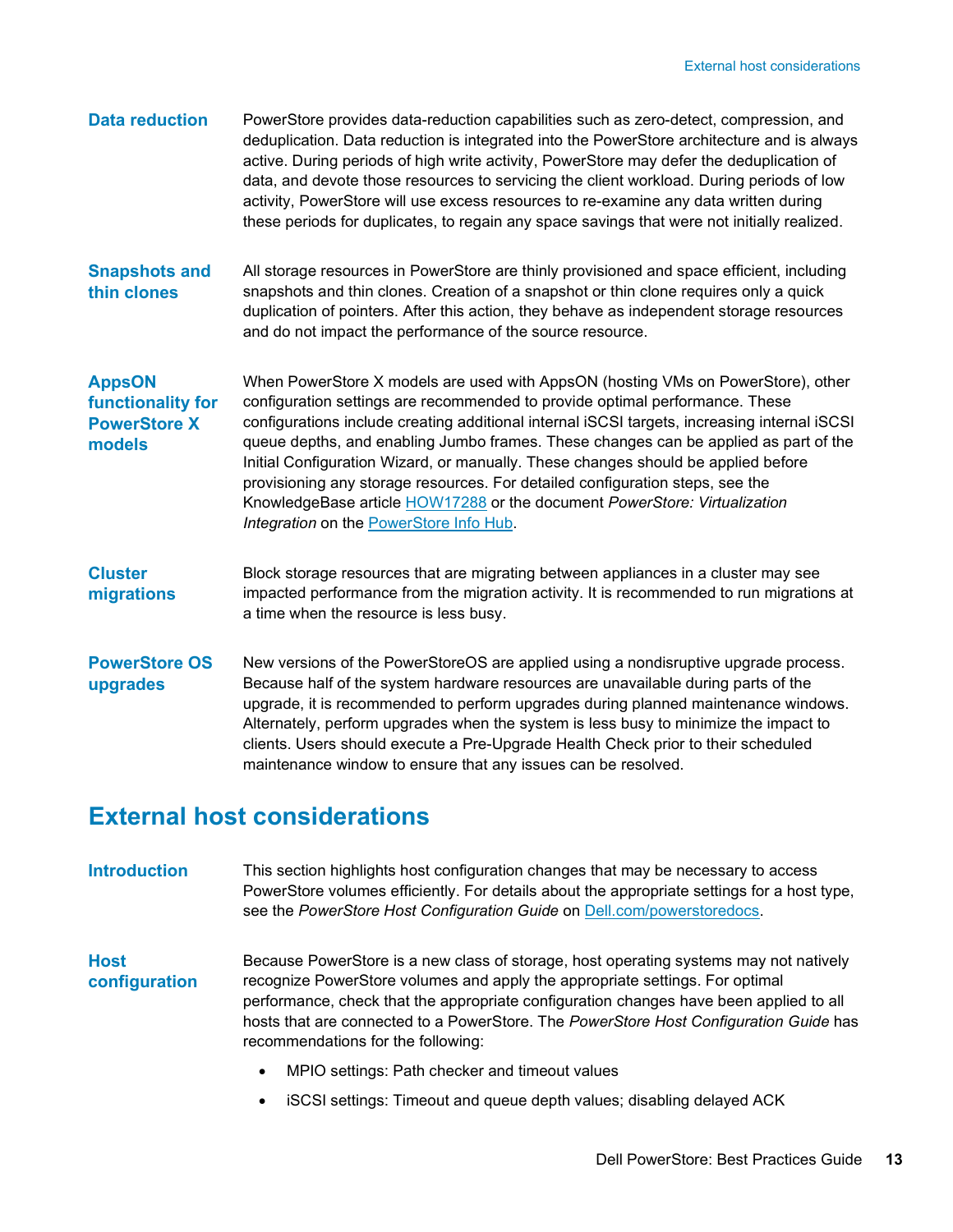- Fibre Channel settings: Queue depth values
- Network settings: Jumbo frames and flow control
- Unmap operations
- VMware ESXi claim rules

For other recommended configurations for VMware ESXi and vSphere, see the document *PowerStore: Virtualization Integration* on the [PowerStore Info Hub](https://infohub.delltechnologies.com/t/powerstore-15/)*.*

|                                      | Host file systems When a host is attached to a PowerStore block volume, the host can use this volume as a<br>raw device, or it can create a local file system on the volume first. When a local file<br>system is being created, it is recommended to disable SCSI unmap. When PowerStore<br>creates a volume, all space is already unmapped; the host-based unmap is redundant<br>and generates unnecessary load on PowerStore. See the document PowerStore Host<br>Configuration Guide on Dell.com/powerstoredocs for commands to disable unmap on<br>your host operating system. |
|--------------------------------------|-------------------------------------------------------------------------------------------------------------------------------------------------------------------------------------------------------------------------------------------------------------------------------------------------------------------------------------------------------------------------------------------------------------------------------------------------------------------------------------------------------------------------------------------------------------------------------------|
|                                      | When creating a local file system, it is recommended to use a file system block size<br>(allocation unit) of 4 KB, or a larger size that is an even multiple of 4 KB.                                                                                                                                                                                                                                                                                                                                                                                                               |
|                                      | It is typically not necessary to perform alignment when creating a local file system. If<br>alignment is performed, it is recommended to use an offset of 1 MB.                                                                                                                                                                                                                                                                                                                                                                                                                     |
| <b>VMware</b>                        | PowerStore is tightly integrated with VMware applications.                                                                                                                                                                                                                                                                                                                                                                                                                                                                                                                          |
|                                      | For other recommended configurations for VMware ESXi and vSphere, see the document<br>PowerStore: Virtualization Integration on the PowerStore Info Hub.                                                                                                                                                                                                                                                                                                                                                                                                                            |
| <b>Application</b><br>considerations | PowerStore is well integrated with the most widely used enterprise applications. For best<br>practice recommendations for specific applications, see the solutions-focused white<br>papers available on the PowerStore Info Hub.                                                                                                                                                                                                                                                                                                                                                    |

## <span id="page-13-0"></span>**Conclusion**

This white paper provides configuration and usage recommendations for PowerStore in general use cases. For a detailed discussion of the reasoning or methodology behind these recommendations, or for additional guidance around more specific use cases, see Appendix: Technical support and resources or contact your Dell Technologies representative.